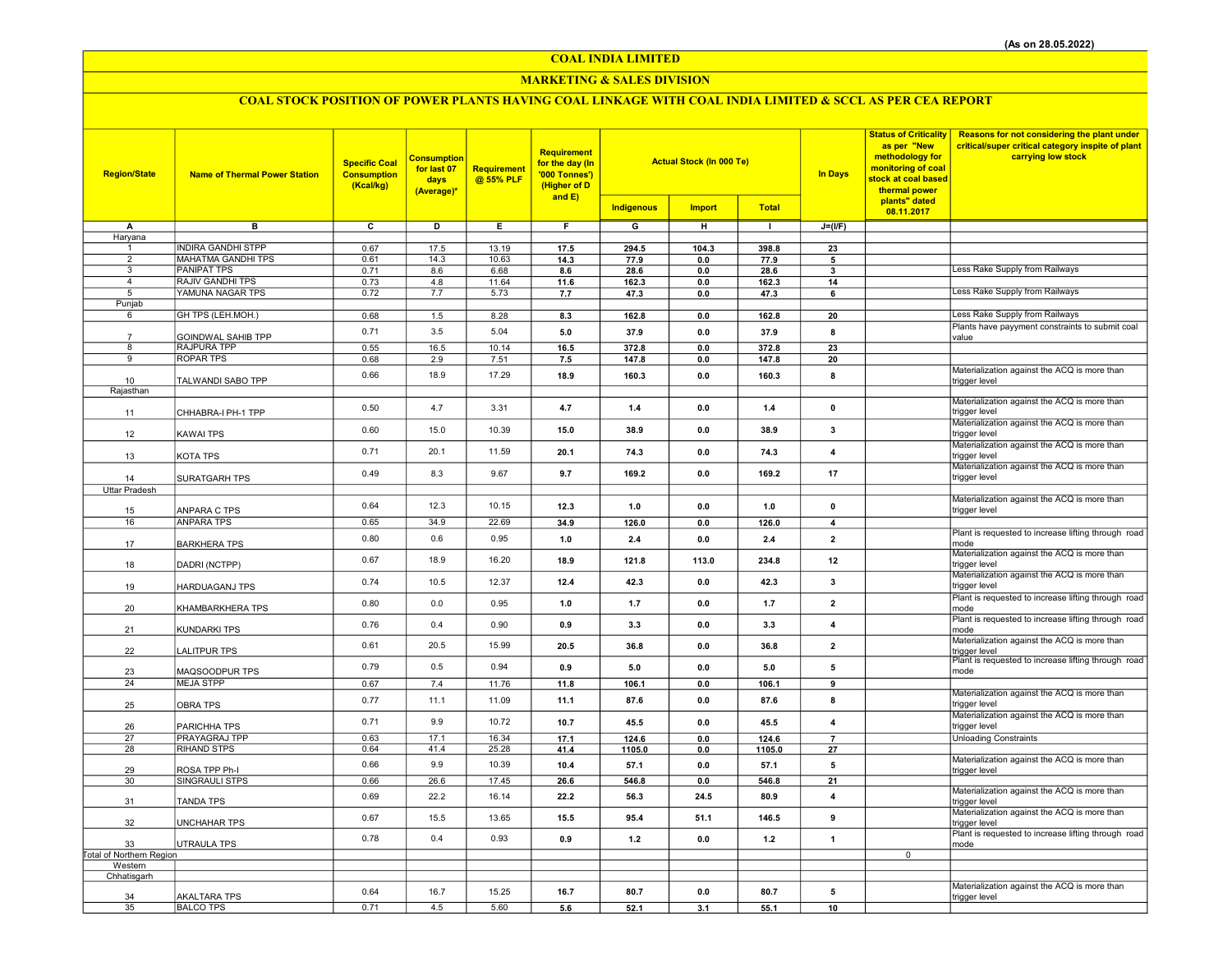### MARKETING & SALES DIVISION

| <b>Region/State</b> | <b>Name of Thermal Power Station</b>                | <b>Specific Coal</b><br><b>Consumption</b><br>(Kcal/kg) | Consumption<br>for last 07<br>days<br>(Average)* | <b>Requirement</b><br>@ 55% PLF | <b>Requirement</b><br>for the day (In<br>'000 Tonnes')<br>(Higher of D<br>and $E$ ) |                 | <b>Actual Stock (In 000 Te)</b> |                 | In Days                 | <b>Status of Criticality</b><br>as per "New<br>methodology for<br>monitoring of coal<br>stock at coal based<br>thermal power | Reasons for not considering the plant under<br>critical/super critical category inspite of plant<br>carrying low stock |
|---------------------|-----------------------------------------------------|---------------------------------------------------------|--------------------------------------------------|---------------------------------|-------------------------------------------------------------------------------------|-----------------|---------------------------------|-----------------|-------------------------|------------------------------------------------------------------------------------------------------------------------------|------------------------------------------------------------------------------------------------------------------------|
|                     |                                                     |                                                         |                                                  |                                 |                                                                                     | Indigenous      | <b>Import</b>                   | <b>Total</b>    |                         | plants" dated<br>08.11.2017                                                                                                  |                                                                                                                        |
| А                   | в                                                   | c                                                       | D                                                | Е                               | F                                                                                   | G               | н                               | $\mathbf{L}$    | $J=(I/F)$               |                                                                                                                              |                                                                                                                        |
|                     |                                                     |                                                         |                                                  |                                 |                                                                                     |                 |                                 |                 |                         |                                                                                                                              | Materialization against the ACQ is more than                                                                           |
| 36                  | <b>BANDAKHAR TPP</b>                                | 0.71                                                    | 4.6                                              | 2.81                            | 4.6                                                                                 | 14.5            | 0.0                             | 14.5            | 3                       |                                                                                                                              | trigger level                                                                                                          |
| 37                  | <b>BARADARHA TPS</b>                                | 0.77                                                    | 18.5                                             | 12.25                           | 18.5                                                                                | 116.5           | 0.0                             | 116.5           | 6                       |                                                                                                                              |                                                                                                                        |
| 38                  | <b>BHILAI TPS</b>                                   | 0.76                                                    | 7.6                                              | 5.01                            | 7.6                                                                                 | 111.0           | 8.3                             | 119.2           | 16                      |                                                                                                                              | Materialization against the ACQ is more than                                                                           |
| 39                  | <b>BINJKOTE TPP</b>                                 | 0.75                                                    | 0.0                                              | 5.95                            | 6.0                                                                                 | 25.1            | 0.0                             | 25.1            | $\overline{\mathbf{4}}$ |                                                                                                                              | trigger level                                                                                                          |
| 40                  | <b>DSPM TPS</b>                                     | 0.69                                                    | 6.8                                              | 4.56                            | 6.8                                                                                 | 40.8            | 0.0                             | 40.8            | 6                       |                                                                                                                              |                                                                                                                        |
| 41                  | <b>KORBA STPS</b>                                   | 0.67                                                    | 36.3                                             | 22.94                           | 36.3                                                                                | 437.1           | $0.0\,$                         | 437.1           | 12                      |                                                                                                                              |                                                                                                                        |
| 42                  | <b>KORBA-WEST TPS</b><br><b>LARA TPP</b>            | 0.78                                                    | 13.4                                             | 13.79                           | 13.8                                                                                | 249.8           | 0.0                             | 249.8           | 18                      |                                                                                                                              |                                                                                                                        |
| 43                  |                                                     | 0.66                                                    | 26.0                                             | 13.92                           | 26.0                                                                                | 205.1           | 0.0                             | 205.1           | 8                       |                                                                                                                              | Materialization against the ACQ is more than                                                                           |
| 44                  | NAWAPARA TPP                                        | 0.79                                                    | 4.4                                              | 6.28                            | 6.3                                                                                 | 21.9            | 0.0                             | 21.9            | $\mathbf{3}$            |                                                                                                                              | trigger level                                                                                                          |
|                     |                                                     | 0.65                                                    | 6.5                                              | 5.18                            | 6.5                                                                                 | 50.7            | 0.0                             | 50.7            | 8                       |                                                                                                                              | Supply restricted considering high stock at their                                                                      |
| 45<br>46            | PATHADI TPP<br>SIPAT STPS                           | 0.68                                                    | 33.9                                             | 26.62                           | 33.9                                                                                | 376.4           | $2.8$                           | 379.2           | 11                      |                                                                                                                              | end                                                                                                                    |
|                     |                                                     |                                                         |                                                  |                                 |                                                                                     |                 |                                 |                 |                         |                                                                                                                              | Materialization against the ACQ is more than                                                                           |
| 47                  | <b>TAMNAR TPP</b>                                   | 0.84                                                    | 27.5                                             | 26.52                           | 27.5                                                                                | 112.5           | 0.0                             | 112.5           | $\overline{4}$          |                                                                                                                              | trigger level                                                                                                          |
| 48                  | <b>JCHPINDA TPP</b>                                 | 0.75                                                    | 14.9                                             | 14.22                           | 14.9                                                                                | 48.9            | 0.0                             | 48.9            | $\mathbf{3}$            |                                                                                                                              | Materialization against the ACQ is more than                                                                           |
| Gujarat             |                                                     |                                                         |                                                  |                                 |                                                                                     |                 |                                 |                 |                         |                                                                                                                              | trigger level                                                                                                          |
|                     |                                                     |                                                         |                                                  |                                 |                                                                                     |                 |                                 |                 |                         |                                                                                                                              | Materialization against the ACQ is more than                                                                           |
| 49                  | <b>GANDHI NAGAR TPS</b>                             | 0.69                                                    | 8.2                                              | 5.71                            | 8.2                                                                                 | 11.6            | 0.0                             | 11.6            | $\mathbf{1}$            |                                                                                                                              | trigger level                                                                                                          |
| 50                  | SABARMATI (D-F STATIONS)                            | 0.57                                                    | 4.2                                              | 2.74                            | $4.2\,$                                                                             | 14.1            | 64.4                            | 78.5            | #REF!                   |                                                                                                                              |                                                                                                                        |
|                     |                                                     | 0.67                                                    | 10.5                                             | 9.85                            | 10.5                                                                                | 41.2            | 0.0                             | 41.2            | $\overline{4}$          |                                                                                                                              | Materialization against the ACQ is more than<br>trigger level                                                          |
| 51                  | UKAI TPS                                            |                                                         |                                                  |                                 |                                                                                     |                 |                                 |                 |                         |                                                                                                                              | Materialization against the ACQ is more than                                                                           |
| 52                  | <b>WANAKBORI TPS</b>                                | 0.67                                                    | 24.2                                             | 20.22                           | 24.2                                                                                | 145.7           | 0.0                             | 145.7           | 6                       |                                                                                                                              | trigger level                                                                                                          |
| Madhya Pradesh      |                                                     |                                                         |                                                  |                                 |                                                                                     |                 |                                 |                 |                         |                                                                                                                              |                                                                                                                        |
| 53                  | AMARKANTAK EXT TPS                                  | 0.65                                                    | 3.0                                              | 1.80                            | 3.0                                                                                 | 39.6            | 0.0                             | 39.6            | 13                      |                                                                                                                              |                                                                                                                        |
| 54                  | <b>ANUPPUR TPP</b>                                  | 0.65                                                    | 13.1                                             | 10.31                           | 13.1                                                                                | 63.3            | $0.0\,$                         | 63.3            | $5\phantom{1}$          |                                                                                                                              |                                                                                                                        |
| 55                  | <b>BINA TPS</b>                                     | 0.74                                                    | 3.4                                              | 4.88                            | 4.9                                                                                 | 38.8            | 0.0                             | 38.8            | 8                       |                                                                                                                              | Materialization against the ACQ is more than<br>trigger level                                                          |
|                     |                                                     | 0.66                                                    | 18.5                                             | 13.93                           | 18.5                                                                                | 36.5            | 73.8                            | 110.3           | 6                       |                                                                                                                              | Materialization against the ACQ is more than                                                                           |
| 56                  | <b>GADARWARA TPP</b>                                |                                                         |                                                  |                                 |                                                                                     |                 |                                 |                 |                         |                                                                                                                              | <sub>I</sub> trigger level<br> Materialization against the ACQ is more than                                            |
| 57                  | KHARGONE STPP                                       | 0.60                                                    | 15.4                                             | 10.45                           | 15.4                                                                                | 52.4            | 70.7                            | 123.1           | 8                       |                                                                                                                              | trigger level                                                                                                          |
| 58                  | SANJAY GANDHI TPS                                   | 0.82                                                    | 14.3                                             | 14.57                           | 14.6                                                                                | 39.1            | 0.0                             | 39.1            | $\mathbf{3}$            |                                                                                                                              | Non payment of dues                                                                                                    |
| 59                  | <b>SATPURA TPS</b>                                  | 0.67                                                    | 5.7                                              | 11.79                           | 11.8                                                                                | 116.6           | 0.0                             | 116.6           | 10                      |                                                                                                                              | Non Payment of Dues                                                                                                    |
|                     |                                                     | 0.64                                                    | 7.7                                              | 5.06                            | 7.7                                                                                 | 50.6            | 0.0                             | 50.6            | $\overline{7}$          |                                                                                                                              | Materialization against the ACQ is more than                                                                           |
| 60                  | <b>SEIONI TPP</b>                                   |                                                         |                                                  |                                 |                                                                                     |                 |                                 |                 |                         |                                                                                                                              | trigger level<br>Non Payment of Dues                                                                                   |
| 61<br>62            | SHREE SINGAJI TPP<br><b>VINDHYACHAL STPS</b>        | 0.71<br>0.69                                            | 28.4<br>66.1                                     | 23.50<br>43.60                  | 28.4<br>66.1                                                                        | 200.9<br>1531.8 | 0.0<br>0.0                      | 200.9<br>1531.8 | $\overline{7}$<br>23    |                                                                                                                              |                                                                                                                        |
| Maharashtra         |                                                     |                                                         |                                                  |                                 |                                                                                     |                 |                                 |                 |                         |                                                                                                                              |                                                                                                                        |
|                     |                                                     | 0.62                                                    | 11.4                                             | 11.07                           | 11.4                                                                                | 63.9            | 0.0                             | 63.9            | 6                       |                                                                                                                              | Materialization against the ACQ is more than                                                                           |
| 63                  | AMRAVATI TPS                                        |                                                         |                                                  |                                 |                                                                                     |                 |                                 |                 |                         |                                                                                                                              | trigger level                                                                                                          |
| 64                  | <b>BHUSAWAL TPS</b>                                 | 0.72                                                    | 17.1                                             | 11.44                           | 17.1                                                                                | 25.1            | 0.0                             | 25.1            | $\overline{1}$          |                                                                                                                              | Non payment of dues                                                                                                    |
| 65<br>66            | <b>BUTIBORI TPP</b><br>CHANDRAPUR(MAHARASHTRA) STPS | 0.67<br>0.78                                            | 0.0<br>38.2                                      | 5.31<br>30.17                   | 5.3<br>38.2                                                                         | 59.7<br>261.4   | 0.0<br>$0.0\,$                  | 59.7<br>261.4   | 11<br>$\overline{7}$    |                                                                                                                              | Non payment of dues                                                                                                    |
|                     |                                                     |                                                         |                                                  |                                 |                                                                                     |                 |                                 |                 |                         |                                                                                                                              | Materialization against the ACQ is more than                                                                           |
| 67                  | DAHANU TPS                                          | 0.62                                                    | 6.3                                              | 4.09                            | 6.3                                                                                 | 3.4             | 0.0                             | 3.4             | $\overline{1}$          |                                                                                                                              | trigger level                                                                                                          |
|                     |                                                     | 0.67                                                    | 7.2                                              | 5.34                            | 7.2                                                                                 | 51.2            | 0.0                             | 51.2            | $\overline{7}$          |                                                                                                                              | Materialization against the ACQ is more than                                                                           |
| 68                  | DHARIWAL TPP                                        |                                                         |                                                  |                                 |                                                                                     |                 |                                 |                 |                         |                                                                                                                              | trigger level<br>Materialization against the ACQ is more than                                                          |
| 69                  | <b>GMR WARORA TPS</b>                               | 0.67                                                    | 8.2                                              | 5.29                            | 8.2                                                                                 | 94.8            | 0.0                             | 94.8            | 12                      |                                                                                                                              | trigger level                                                                                                          |
|                     |                                                     | 0.89                                                    | 20.3                                             | 15.72                           | 20.3                                                                                | 95.5            | 0.0                             | 95.5            | 5                       |                                                                                                                              | Materialization against the ACQ is more than                                                                           |
| 70                  | KHAPARKHEDA TPS                                     |                                                         |                                                  |                                 |                                                                                     |                 |                                 |                 |                         |                                                                                                                              | trigger level                                                                                                          |
| 71                  | <b>KORADI TPS</b>                                   | 0.76                                                    | 29.1                                             | 22.08                           | 29.1                                                                                | 117.1           | $0.0\,$                         | 117.1           | $\boldsymbol{4}$        |                                                                                                                              | Non payment of dues<br>Materialization against the ACQ is more than                                                    |
| 72                  | <b>MAUDA TPS</b>                                    | 0.70                                                    | 25.8                                             | 21.29                           | 25.8                                                                                | 134.8           | 37.0                            | 171.8           | $\overline{7}$          |                                                                                                                              | trigger level                                                                                                          |
| 73                  | <b>NASIK TPS</b>                                    | 0.81                                                    | 7.7                                              | 6.72                            | 7.7                                                                                 | 34.3            | 10.3                            | 44.6            | 6                       |                                                                                                                              | Non payment of dues                                                                                                    |
| 74                  | <b>PARAS TPS</b>                                    | 0.74                                                    | 7.2                                              | 4.90                            | 7.2                                                                                 | 83.6            | 0.0                             | 83.6            | 12                      |                                                                                                                              | Non payment of dues                                                                                                    |
| 75                  | PARLI TPS                                           | 0.67                                                    | 7.7                                              | 6.65                            | 7.7                                                                                 | 114.0           | 0.0                             | 114.0           | 15                      |                                                                                                                              | Non payment of dues                                                                                                    |
|                     |                                                     | 0.56                                                    | 4.3                                              | 9.73                            | 9.7                                                                                 | 104.5           | 26.2                            | 130.7           | 13                      |                                                                                                                              | Materialization against the ACQ is more than                                                                           |
| 76                  | <b>SOLAPUR STPS</b>                                 |                                                         |                                                  |                                 |                                                                                     |                 |                                 |                 |                         |                                                                                                                              | trigger level                                                                                                          |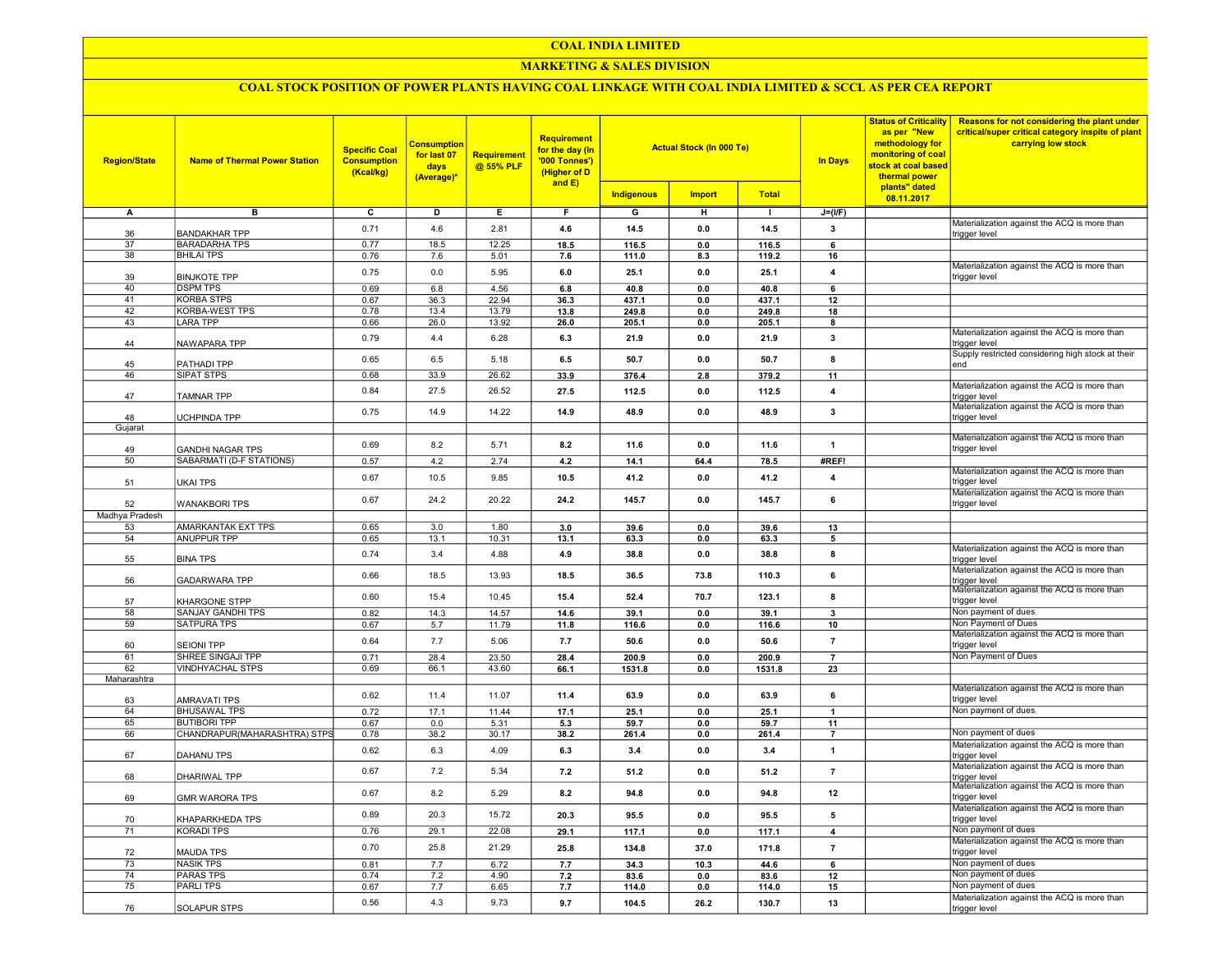# MARKETING & SALES DIVISION

| <b>Region/State</b>                 | <b>Name of Thermal Power Station</b>            | <b>Specific Coal</b><br><b>Consumption</b><br>(Kcal/kg) | <b>Consumption</b><br>for last 07<br>days<br>(Average)* | Requirement<br>@ 55% PLF | <b>Requirement</b><br>for the day (In<br>'000 Tonnes')<br>(Higher of D<br>and E) | <b>Actual Stock (In 000 Te)</b> |               |               | <b>In Days</b>          | <b>Status of Criticality</b><br>as per "New<br>methodology for<br>monitoring of coal<br>stock at coal based<br>thermal power<br>plants" dated | Reasons for not considering the plant under<br>critical/super critical category inspite of plant<br>carrying low stock |
|-------------------------------------|-------------------------------------------------|---------------------------------------------------------|---------------------------------------------------------|--------------------------|----------------------------------------------------------------------------------|---------------------------------|---------------|---------------|-------------------------|-----------------------------------------------------------------------------------------------------------------------------------------------|------------------------------------------------------------------------------------------------------------------------|
|                                     |                                                 |                                                         |                                                         |                          |                                                                                  | <b>Indigenous</b>               | <b>Import</b> | <b>Total</b>  |                         | 08.11.2017                                                                                                                                    |                                                                                                                        |
| A                                   | в                                               | c                                                       | D                                                       | Ε.                       | F.                                                                               | G                               | н             | $\mathbf{I}$  | $J=(I/F)$               |                                                                                                                                               |                                                                                                                        |
| 77                                  | <b>TIRORA TPS</b>                               | 0.66                                                    | 42.5                                                    | 28.73                    | 42.5                                                                             | 189.9                           | 0.0           | 189.9         | $\overline{\mathbf{4}}$ |                                                                                                                                               | Materialization against the ACQ is more than<br>trigger level                                                          |
| 78                                  | <b>WARDHA WARORA TPP</b>                        | 0.66                                                    | 5.8                                                     | 4.71                     | 5.8                                                                              | 143.3                           | 0.0           | 143.3         | $\overline{25}$         |                                                                                                                                               |                                                                                                                        |
| Total of Western Region<br>Southern |                                                 |                                                         |                                                         |                          |                                                                                  |                                 |               |               |                         | $\mathsf 0$                                                                                                                                   |                                                                                                                        |
| Andhra Pradesh                      |                                                 |                                                         |                                                         |                          |                                                                                  |                                 |               |               |                         |                                                                                                                                               |                                                                                                                        |
| 79                                  | DAMODARAM SANJEEVAIAH TPS                       | 0.66                                                    | 7.3                                                     | 13.85                    | 13.8                                                                             | 111.2                           | 0.0           | 111.2         | 8                       |                                                                                                                                               | Materialization against the ACQ is more than<br>trigger level                                                          |
| 80                                  | Dr. N.TATA RAO TPS                              | 0.77                                                    | 27.9                                                    | 17.90                    | 27.9                                                                             | 133.7                           | 0.0           | 133.7         | 5                       |                                                                                                                                               | Materialization against the ACQ is more than<br>trigger level                                                          |
| 81                                  | PAINAMPURAM TPP                                 | 0.59                                                    | 14.2                                                    | 10.21                    | 14.2                                                                             | 19.0                            | 125.4         | 144.5         | 10                      |                                                                                                                                               | Materialization against the ACQ is more than<br>trigger level                                                          |
| 82                                  | RAYALASEEMA TPS                                 | 0.76                                                    | 20.0                                                    | 16.60                    | 20.0                                                                             | 43.0                            | 0.0           | 43.0          | $\overline{\mathbf{2}}$ |                                                                                                                                               | Materialization against the ACQ is more than<br>trigger level                                                          |
| 83                                  | SIMHADRI                                        | 0.78                                                    | 21.1                                                    | 20.54                    | 21.1                                                                             | 337.5                           | 81.0          | 418.5         | 20                      |                                                                                                                                               | Materialization against the ACQ is more than<br>trigger level                                                          |
| 84                                  | <b>SGPL TPP</b>                                 | 0.53                                                    | 13.0                                                    | 9.26                     | 13.0                                                                             | 0.9                             | 213.9         | 214.7         | 17                      |                                                                                                                                               | Materialization against the ACQ is more than<br>trigger level                                                          |
| 85                                  | <b>VIZAG TPP</b>                                | 0.67                                                    | 12.1                                                    | 9.20                     | 12.1                                                                             | 26.6                            | 0.0           | 26.6          | $\overline{\mathbf{2}}$ |                                                                                                                                               | Less Supply of rakes from Railways                                                                                     |
| Karnataka                           |                                                 |                                                         |                                                         |                          |                                                                                  |                                 |               |               |                         |                                                                                                                                               | Materialization against the ACQ is more than                                                                           |
| 86                                  | <b>BELLARY TPS</b>                              | 0.63                                                    | 14.3                                                    | 14.23                    | 14.3                                                                             | 141.6                           | 0.0           | 141.6         | 10                      |                                                                                                                                               | rigger level<br>Materialization against the ACQ is more than                                                           |
| 87                                  | KUDGI STPP                                      | 0.63                                                    | 10.7                                                    | 19.90                    | 19.9                                                                             | 144.9                           | 11.9          | 156.8         | 8                       |                                                                                                                                               | trigger level<br>Materialization against the ACQ is more than                                                          |
| 88                                  | <b>RAICHUR TPS</b>                              | 0.66                                                    | 13.8                                                    | 14.98                    | 15.0                                                                             | 86.4                            | 0.0           | 86.4          | 6                       |                                                                                                                                               | trigger level<br>Materialization against the ACQ is more than                                                          |
| 89<br><b>Tamil Nadu</b>             | YERMARUS TPP                                    | 0.62                                                    | 12.7                                                    | 13.09                    | 13.1                                                                             | 141.7                           | 0.0           | 141.7         | 11                      |                                                                                                                                               | trigger level                                                                                                          |
| 90                                  | <b>METTUR TPS</b>                               | 0.81                                                    | 13.2                                                    | 8.98                     | 13.2                                                                             | 122.9                           | 0.0           | 122.9         | 9                       |                                                                                                                                               | Materialization against the ACQ is more than<br>trigger level                                                          |
| 91                                  | METTUR TPS - II                                 | 0.78                                                    | 7.0                                                     | 6.16                     | 7.0                                                                              | 59.0                            | 0.0           | 59.0          | 8                       |                                                                                                                                               | Materialization against the ACQ is more than<br>trigger level                                                          |
| 92                                  | NORTH CHENNAI TPS                               | 0.82                                                    | 23.7                                                    | 19.78                    | 23.7                                                                             | 59.6                            | 44.5          | 104.1         | $\overline{4}$          |                                                                                                                                               | Materialization against the ACQ is more than<br>trigger level                                                          |
| 93                                  | <b>TUTICORIN TPS</b>                            | 0.96                                                    | 13.0                                                    | 13.31                    | 13.3                                                                             | 126.9                           | 0.0           | 126.9         | 10                      |                                                                                                                                               | Materialization against the ACQ is more than<br>trigger level                                                          |
| 94                                  | <b>VALLUR TPP</b>                               | 0.72                                                    | 20.4                                                    | 14.26                    | 20.4                                                                             | 108.8                           | 77.0          | 185.8         | 9                       |                                                                                                                                               | Materialization against the ACQ is more than<br>trigger level                                                          |
| Telangana                           | <b>BHADRADRI TPP</b>                            | 0.69                                                    | 8.8                                                     | 9.83                     |                                                                                  |                                 | 0.0           | 124.1         |                         |                                                                                                                                               |                                                                                                                        |
| 95<br>96                            | <b>KAKATIYA TPS</b>                             | 0.57                                                    | 10.7                                                    | 8.33                     | 9.8<br>10.7                                                                      | 124.1<br>163.8                  | 0.0           | 163.8         | 13<br>15                |                                                                                                                                               |                                                                                                                        |
| 97                                  | <b>KOTHAGUDEM TPS (NEW)</b>                     | 0.64                                                    | 14.7                                                    | 8.46                     | 14.7                                                                             | 73.4                            | 0.0           | 73.4          | 5                       |                                                                                                                                               |                                                                                                                        |
| 98                                  | KOTHAGUDEM TPS (STAGE-7)                        | 0.50                                                    | 6.9                                                     | 5.23                     | 6.9                                                                              | 65.0                            | 0.0           | 65.0          | 9                       |                                                                                                                                               |                                                                                                                        |
| 99                                  | <b>RAMAGUNDEM STPS</b>                          | 0.62                                                    | 30.5                                                    | 21.33                    | 30.5                                                                             | 144.0                           | 26.0          | 170.0         | 6                       |                                                                                                                                               |                                                                                                                        |
| 100<br>101                          | <b>RAMAGUNDEM-B TPS</b><br><b>SINGARENI TPP</b> | 0.77<br>0.58                                            | 0.8<br>15.2                                             | 0.64<br>9.12             | 0.8<br>15.2                                                                      | 10.7<br>88.3                    | 0.0<br>0.0    | 10.7<br>88.3  | 14<br>6                 |                                                                                                                                               |                                                                                                                        |
| <b>Total of Southern Region</b>     |                                                 |                                                         |                                                         |                          |                                                                                  |                                 |               |               |                         | $\overline{0}$                                                                                                                                |                                                                                                                        |
| Eastern                             |                                                 |                                                         |                                                         |                          |                                                                                  |                                 |               |               |                         |                                                                                                                                               |                                                                                                                        |
| Bihar                               |                                                 |                                                         |                                                         |                          |                                                                                  |                                 |               |               |                         |                                                                                                                                               |                                                                                                                        |
| 102<br>103                          | <b>BARAUNI TPS</b><br><b>BARHI</b>              | 0.63<br>0.67                                            | 6.5<br>8.6                                              | 5.90<br>5.84             | 6.5                                                                              | 57.9                            | 0.0           | 57.9          | 9                       |                                                                                                                                               |                                                                                                                        |
| 104                                 | <b>BARH II</b>                                  | 0.67                                                    | 17.3                                                    | 11.67                    | 8.6<br>17.3                                                                      | 71.2<br>142.5                   | 0.0<br>0.0    | 71.2<br>142.5 | 8<br>8                  |                                                                                                                                               |                                                                                                                        |
|                                     |                                                 |                                                         |                                                         |                          |                                                                                  |                                 |               |               |                         |                                                                                                                                               | Materialization against the ACQ is more than                                                                           |
| 105                                 | KAHALGAON TPS                                   | 0.80                                                    | 28.4                                                    | 24.62                    | 28.4                                                                             | 265.2                           | 21.0          | 286.3         | 10                      |                                                                                                                                               | trigger level<br>Materialization against the ACQ is more than                                                          |
| 106                                 | MUZAFFARPUR TPS                                 | 0.77                                                    | 5.6                                                     | 3.95                     | 5.6                                                                              | 40.4                            | 0.0           | 40.4          | $\overline{7}$          |                                                                                                                                               | trigger level                                                                                                          |
| 107                                 | <b>NABINAGAR STPP</b>                           | 0.58                                                    | 18.1                                                    | 15.21                    | 18.1                                                                             | 119.3                           | 12.5          | 131.8         |                         |                                                                                                                                               | Materialization against the ACQ is more than                                                                           |
| 108                                 | NABINAGAR TPP                                   | 0.69                                                    | 13.7                                                    | 9.06                     | 13.7                                                                             | 64.1                            | 0.0           | 64.1          | 5                       |                                                                                                                                               | trigger level                                                                                                          |
| Jharkhand                           | BOKARO TPS 'A' EXP                              | 0.57                                                    | 6.4                                                     | 3.78                     | 6.4                                                                              | 107.2                           | 0.0           | 107.2         | 17                      |                                                                                                                                               |                                                                                                                        |
| 109<br>110                          | CHANDRAPURA(DVC) TPS                            | 0.61                                                    | 3.1                                                     | 4.06                     | 4.1                                                                              | 156.3                           | 30.8          | 187.1         | 46                      |                                                                                                                                               |                                                                                                                        |
| 111                                 | JOJOBERA TPS                                    | 0.69                                                    | 4.3                                                     | 2.18                     | 4.3                                                                              | 52.1                            | 0.0           | 52.1          | 12                      |                                                                                                                                               |                                                                                                                        |
| 112                                 | KODARMA TPP                                     | 0.62                                                    | 12.8                                                    | 8.23                     | 12.8                                                                             | 57.9                            | 41.7          | 99.6          | 8                       |                                                                                                                                               |                                                                                                                        |